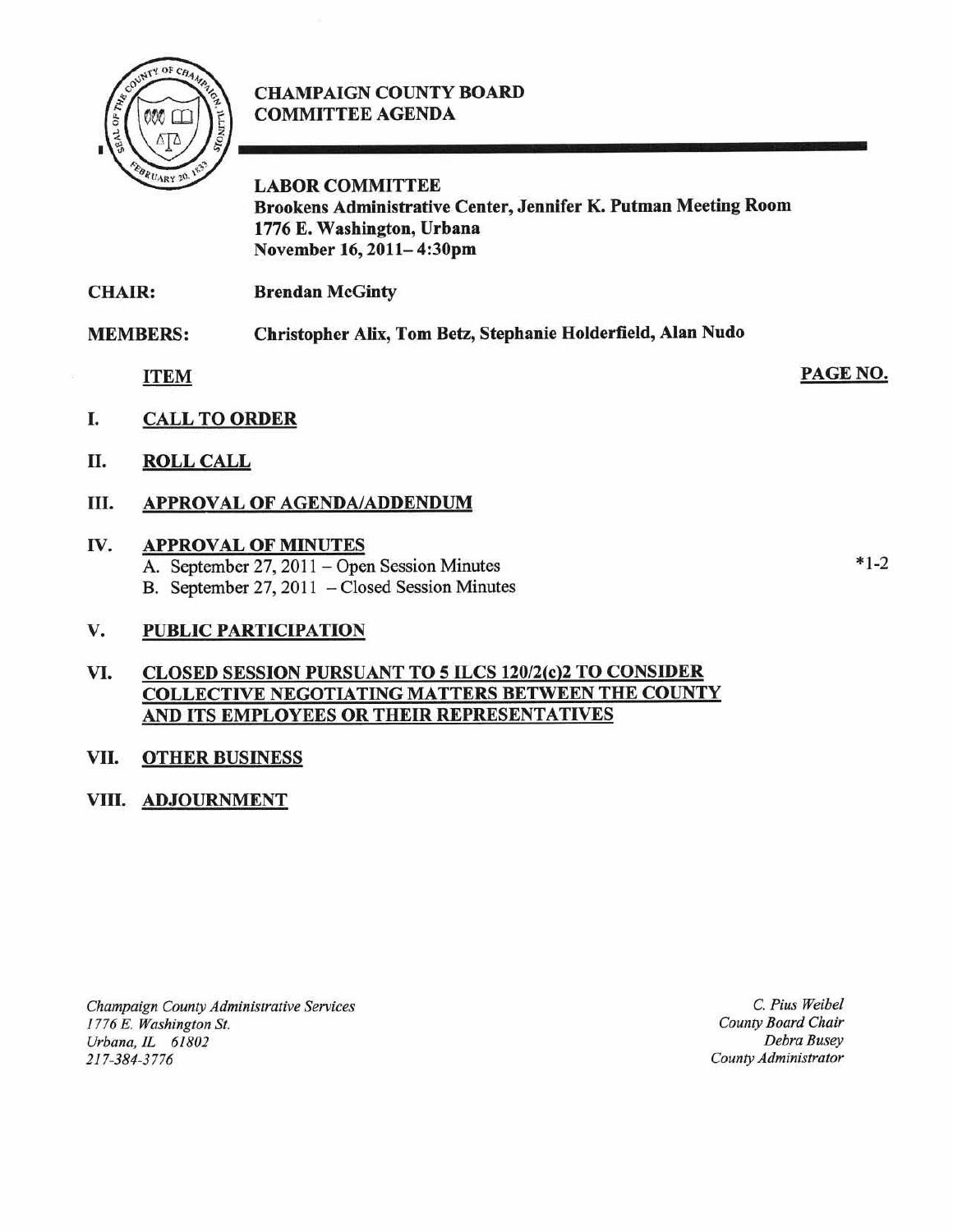| <b>CHAMPAIGN COUNTY BOARD</b><br><b>COMMITTEE MINUTES</b><br><b>LABOR COMMITTEE</b><br>Tuesday, September 27, 2011<br>Brookens Administrative Center, Jennifer K. Putman Meeting Room<br>1776 E. Washington St., Urbana |                                                                                                                                                                                                                                                                                                        |
|-------------------------------------------------------------------------------------------------------------------------------------------------------------------------------------------------------------------------|--------------------------------------------------------------------------------------------------------------------------------------------------------------------------------------------------------------------------------------------------------------------------------------------------------|
|                                                                                                                                                                                                                         |                                                                                                                                                                                                                                                                                                        |
| <b>MEMBERS ABSENT:</b>                                                                                                                                                                                                  | None                                                                                                                                                                                                                                                                                                   |
| <b>OTHERS PRESENT:</b>                                                                                                                                                                                                  | Deb Busey (County Administrator), Kay Rhodes (Administrative<br>Assistant), C. Pius Weibel (County Board Chair)                                                                                                                                                                                        |
| <b>Call to Order</b>                                                                                                                                                                                                    |                                                                                                                                                                                                                                                                                                        |
|                                                                                                                                                                                                                         | McGinty called the meeting to order at 4:32 p.m.                                                                                                                                                                                                                                                       |
| <b>Roll Call</b>                                                                                                                                                                                                        |                                                                                                                                                                                                                                                                                                        |
| quorum.                                                                                                                                                                                                                 | Alix, Betz, Holderfield, McGinty, and Nudo were present, establishing the presence of a                                                                                                                                                                                                                |
| <b>Approval of Agenda/Addendum</b>                                                                                                                                                                                      |                                                                                                                                                                                                                                                                                                        |
| support.                                                                                                                                                                                                                | MOTION by Alix to approve the agenda; seconded by Betz. Motion carried with unanimous                                                                                                                                                                                                                  |
| <b>Approval of Minutes</b>                                                                                                                                                                                              |                                                                                                                                                                                                                                                                                                        |
|                                                                                                                                                                                                                         | <b>MOTION</b> by Alix to approve both the June 22, 2011 – Open Session & Closed Session Minutes;<br>seconded by Betz. Motion carried with unanimous support.                                                                                                                                           |
| <b>Public Participation</b>                                                                                                                                                                                             |                                                                                                                                                                                                                                                                                                        |
| There was no public participation.                                                                                                                                                                                      |                                                                                                                                                                                                                                                                                                        |
| <b>REPRESENTATIVES</b>                                                                                                                                                                                                  | CLOSED SESSION PURSUANT TO 5 ILCS 120/2(c)2 TO CONSIDER COLLECTIVE<br>NEGOTIATING MATTERS BETWEEN THE COUNTY AND ITS EMPLOYEES OR THEIR                                                                                                                                                                |
|                                                                                                                                                                                                                         | <b>MOTION</b> by Holderfield to enter into closed session pursuant to 5 ILCS 120/2(c)2 to consider<br>collective negotiating matters between Champaign County and its employees or their representatives.<br>She further moved that the following individuals remain present: County Administrator and |